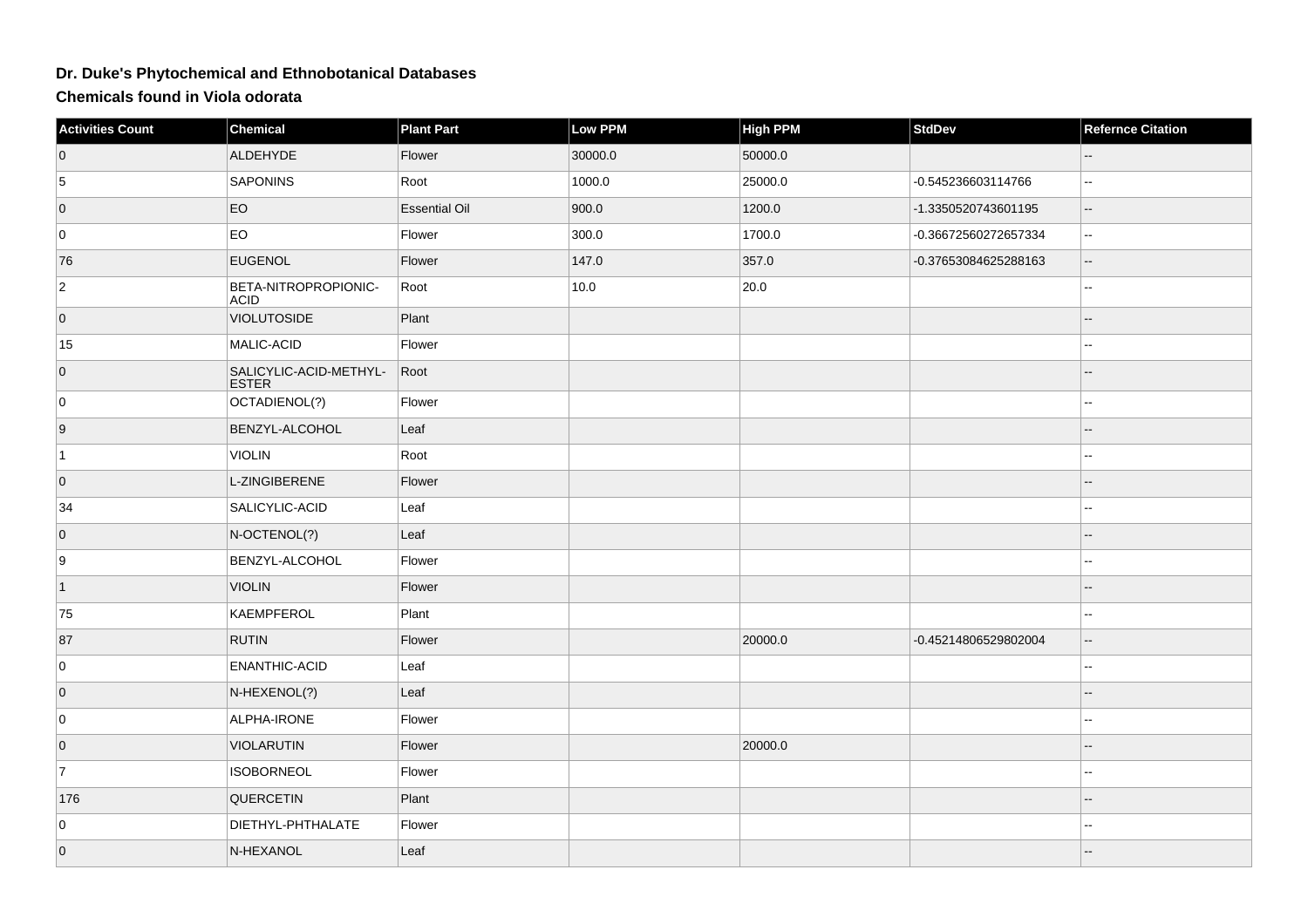| <b>Activities Count</b> | Chemical                          | <b>Plant Part</b> | Low PPM | <b>High PPM</b> | <b>StdDev</b>       | <b>Refernce Citation</b> |
|-------------------------|-----------------------------------|-------------------|---------|-----------------|---------------------|--------------------------|
| 5                       | ALPHA-IONONE                      | Flower            |         |                 |                     | ۵۵                       |
| $\overline{0}$          | VIOLAQUERCITRIN                   | Flower            |         |                 |                     | --                       |
| 0                       | <b>HEPTENOL</b>                   | Flower            |         |                 |                     | --                       |
| 6                       | <b>PROPIONIC-ACID</b>             | Leaf              |         |                 |                     | --                       |
| 0                       | D-DIHYDRO-BETA-IONONE Flower      |                   |         |                 |                     | --                       |
| $\overline{0}$          | N-HEXANOL                         | Flower            |         |                 |                     |                          |
| 28                      | VANILLIN                          | Flower            |         |                 |                     |                          |
| $\vert$ 2               | <b>GAULTHERIN</b>                 | Plant             |         |                 |                     | --                       |
| $ 2\rangle$             | PIPERONAL                         | Flower            |         |                 |                     |                          |
| $\overline{0}$          | D-DIHYDRO-ALPHA-<br><b>IONONE</b> | Flower            |         |                 |                     |                          |
| 0                       | N-HEPTYL-ACID                     | Plant             |         |                 |                     |                          |
| $\overline{0}$          | 3-BETA-FRIEDELANOL                | Flower            |         |                 |                     | --                       |
| 0                       | UNDECANONE-2                      | Flower            |         |                 |                     | ۵.                       |
| $ 2\rangle$             | <b>FRIEDELIN</b>                  | Leaf              |         | 160.0           |                     |                          |
| 0                       | PARMONE                           | Flower            |         |                 |                     | Ξ.                       |
| 5                       | <b>CYANIN</b>                     | Flower            |         | 53000.0         |                     | --                       |
| 0                       | N-HEPTENOL                        | Leaf              |         |                 |                     |                          |
| $\overline{0}$          | 2,6-NONADIEN-1-OL                 | Leaf              |         |                 |                     |                          |
| 61                      | <b>FERULIC-ACID</b>               | Plant             |         |                 |                     |                          |
| $\overline{0}$          | <b>TRIACETOAMINE</b>              | Root              |         |                 |                     |                          |
| 13                      | PALMITIC-ACID                     | Leaf              |         |                 |                     | Ξ.                       |
| 47                      | <b>BETA-SITOSTEROL</b>            | Plant             |         | 330.0           | -0.4341454543450208 | $\overline{a}$           |
| 0                       | N-2-OCTEN-1-OL(?)                 | Leaf              |         |                 |                     | --                       |
| $\overline{0}$          | 2,6-NONADIEN-1-OL                 | Flower            |         |                 |                     |                          |
| 76                      | <b>EUGENOL</b>                    | Leaf              |         |                 |                     | --                       |
| 9                       | SINAPIC-ACID                      | Plant             |         |                 |                     |                          |
| 0                       | ODORATINE                         | Root              |         | 14100.0         |                     | --                       |